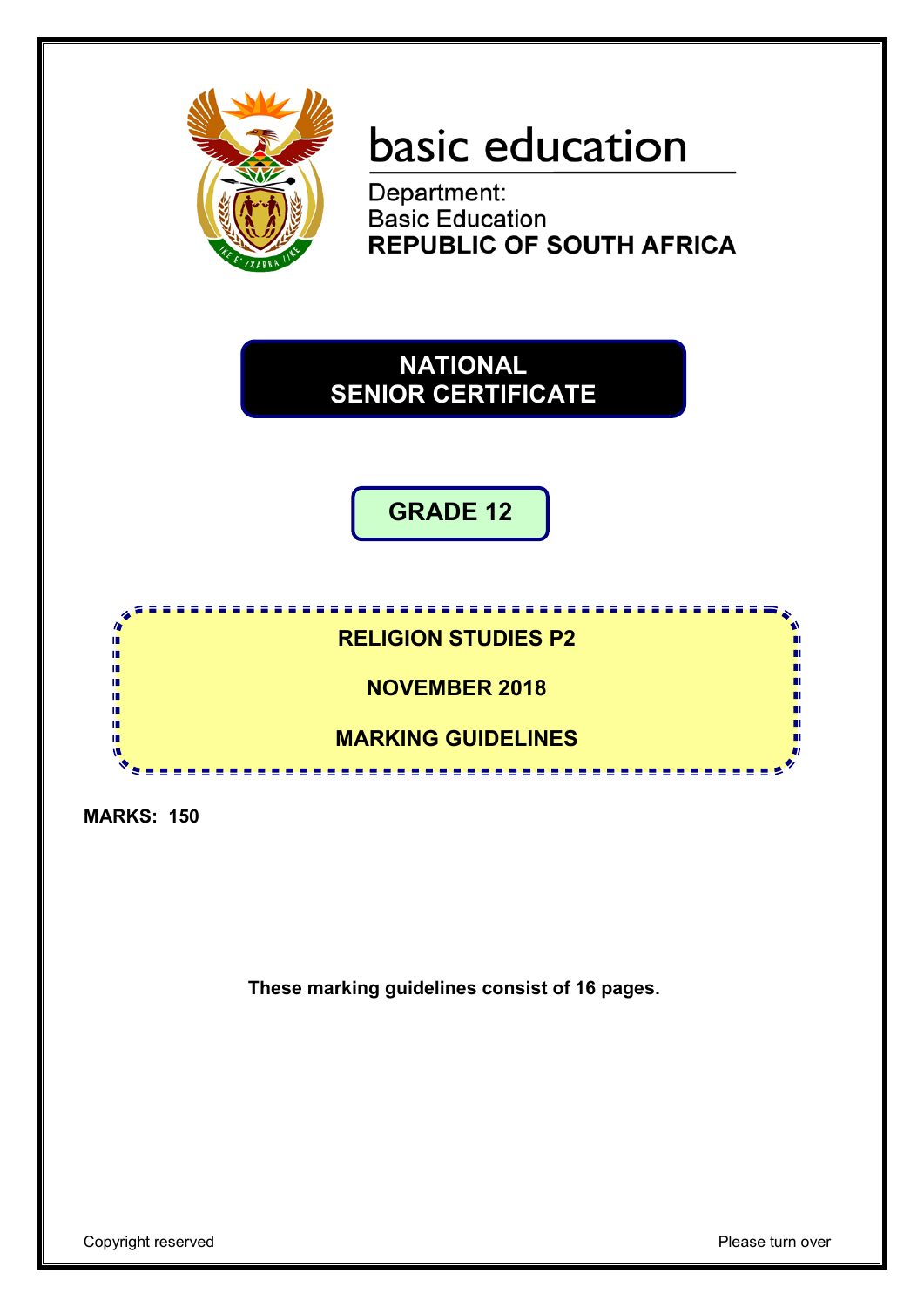- 1.1.1 Non-voluntary euthanasia means ending someone's life painlessly when they are unable to ask for death, but there is sound medical reason for thinking they would want death.
	- Voluntary euthanasia refers to the situation where a person who is terminally ill and dying in pain, asks another person to end his/her life painlessly.
	- Assisted suicide refers to providing a terminally ill person with the means to commit suicide. (4)

# 1.1.2 **ADVANTAGES**

# **It may help the following patients:**

- People who are terminally ill and for whom there is no relief from excruciating pain. Such a person's suffering will be ended.
- It can also help those who are too weak to ask for voluntary euthanasia.
- It can help those who cannot respond to treatment as a result of organ failure.

### **In addition:**

- It will ease the stress of people who have been bedridden for a very long time.
- The economic benefit is that this may help save the family and the state money, as some people will never recover, based on medical evidence.
- Medicine and medical treatment are very expensive, and the resources can be used for those who have a better chance of recovery.
- The family is relieved from helplessly watching the suffering of their loved one.

# **DISADVANTAGES**

- Conflict often arises due to differing opinions and beliefs of various family members.
- The family of the terminally ill person may choose euthanasia and assisted suicide for economic and inheritance reasons, and benefit from the inheritance.
- Some people may regret their decision at a later date, leading to unresolved grieving and guilt.
- Euthanasia could be used by unscrupulous doctors as an excuse for organ harvesting.
- Euthanasia and assisted suicide may send signals to other family members that choosing death is an acceptable action, and lead to suicides.
- Doctors may refuse to perform euthanasia on the basis of their religious beliefs.

**NOTE: Other relevant responses must be credited.** (12)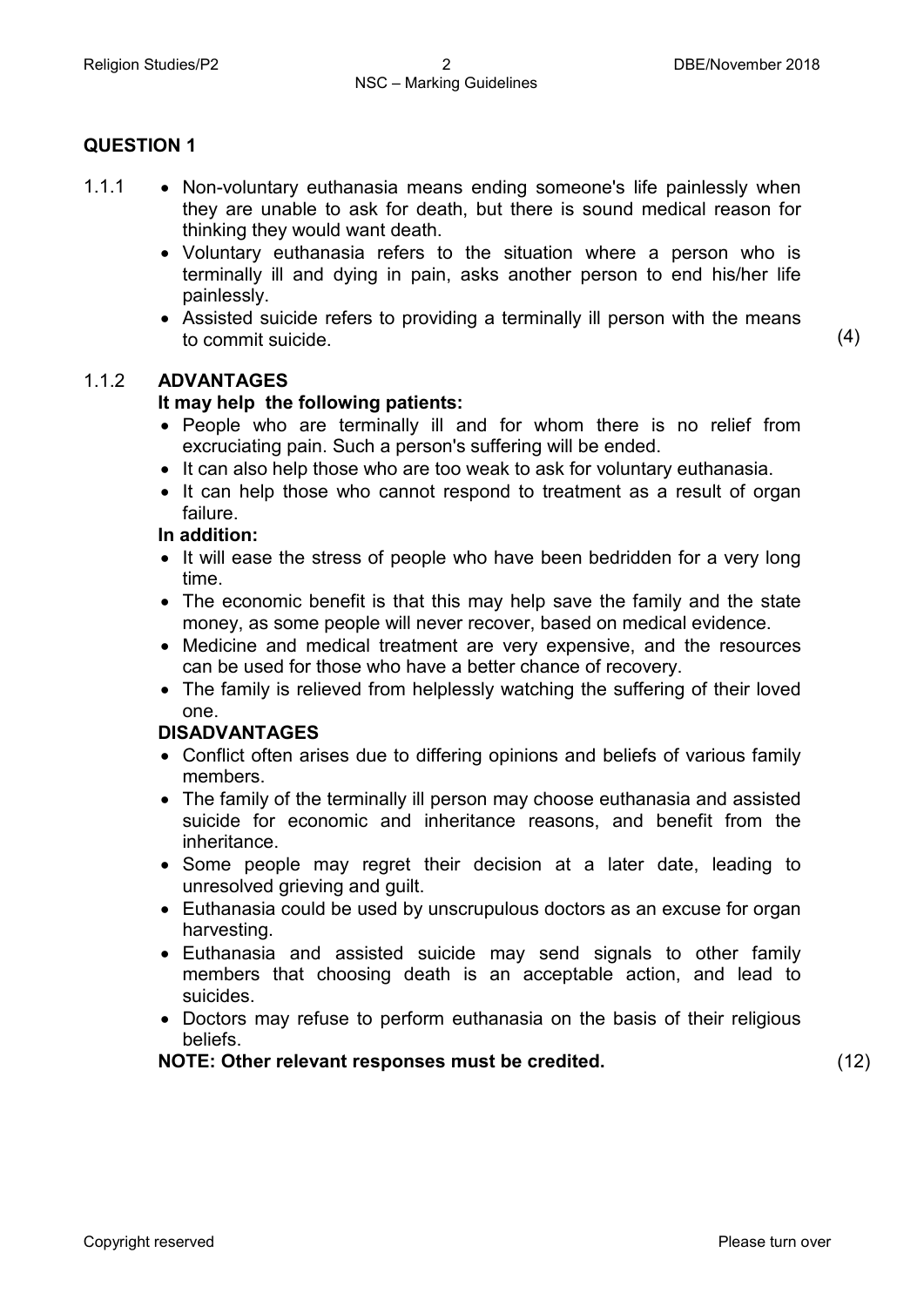#### 1.1.3 **EXAMPLE 1: CHRISTIANITY**

- Christianity is against euthanasia because it values the sanctity of life.
- It teaches that life is created by God.
- The sacredness of life is embedded in the Word, so no one can tamper with life in any way.
- It is up to God, not humans, to determine when people would die.
- Euthanasia is to put oneself on par with God. This is condemned in the Bible.
- In the Christian faith the option of euthanasia is regarded as murder.
- 'Why should you die before your time?' (Ecclesiastes 7:17).
- This means euthanasia is against God's will because it causes somebody to die before his/her time.
- 'Your eyes saw my unformed substance; in your book were written, even one of them, the days that were formed for me, when as yet there was none of them'. (Psalm 139:16).
- This means that God alone determines the time of death for every one of us. Therefore euthanasia is against God's plan for men.
- 'Thou shall not commit murder' (Exodus 20:13). This commandment forbids euthanasia.

#### **EXAMPLE 2: HINDUISM**

- In Hinduism, there are differences of opinion, due to different traditions.
- Hindus embrace karma (a belief that every action has a consequence, which may show up only in a later reincarnation). If one practises euthanasia there will be negative consequences for the soul.
- Hindus believe that whatever suffering a person experiences in his/her current life is the result of something one did in a past life.
- If one circumvents karma by taking action to stop suffering, one will pay for it later.
- Some Hindus believe that there are circumstances that justify a hastening of death.
- Some believe that if a person has reached a stage in life in which s/he can no longer worship God, s/he may ask a doctor to hasten the end of his/her life.
- However, most Hindus do not subscribe to the concept of euthanasia.
- In general, Hinduism is against euthanasia because it breaches the teaching of ahimsa (doing no harm).

#### **NOTE: Other relevant responses must be credited.**

**Credit is given for teachings from only the first religion identified.** (10)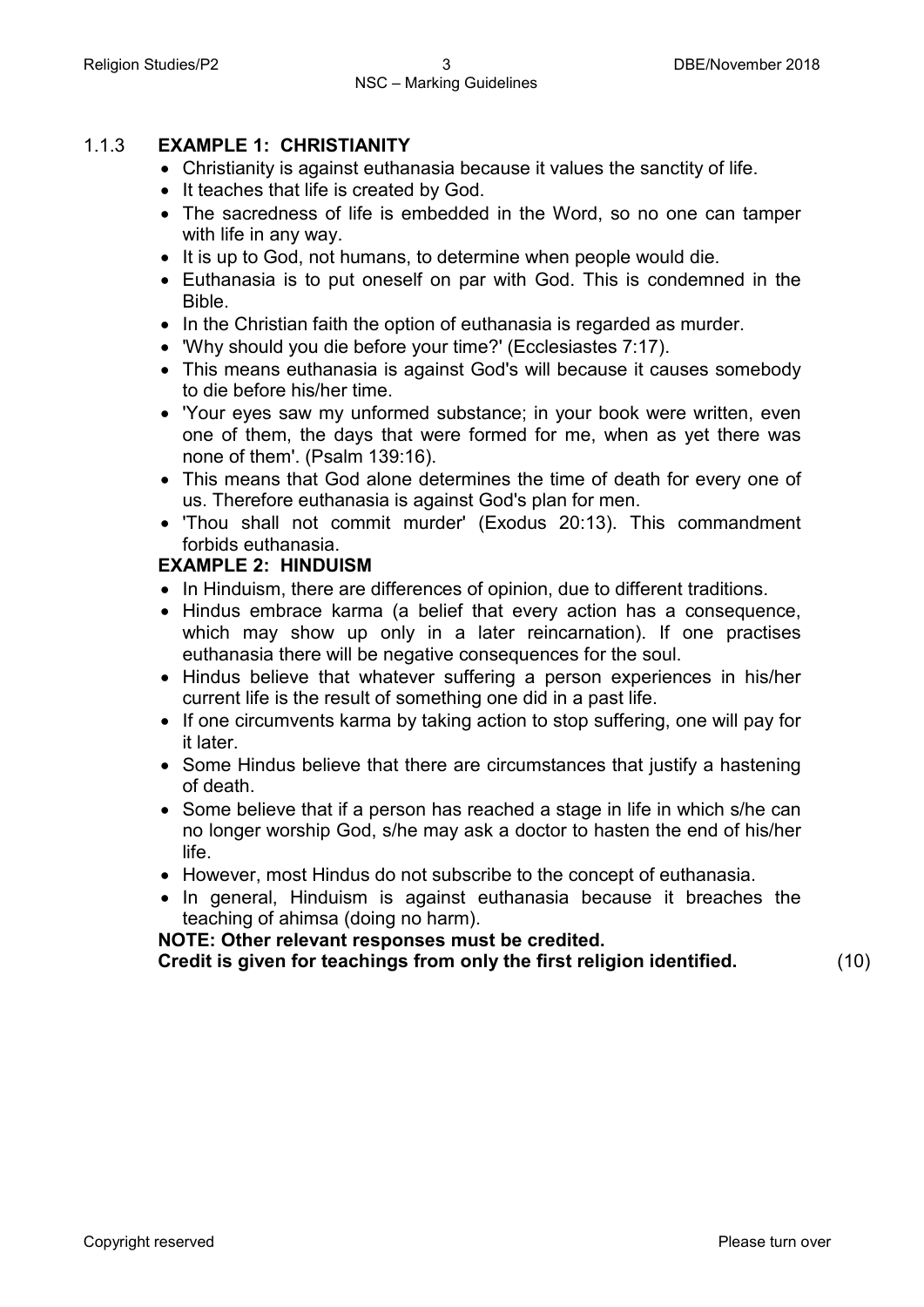1.2 1.2.1 **NOTE: A total of FOUR marks may be awarded for naming the two branches in either 1.2.1 or 1.2.2, but not both. The same two branches must be discussed in 1.2.1 and 1.2.2. EXAMPLE 1: BUDDHISM**

#### **The learner may choose any TWO of the following branches:**

- **Theravada Buddhism**
- Theravada Buddhism believes in the doctrine of anatman.
- 'Anatman' means that the ego/self prevents us from becoming enlightened and reaching nirvana.
- Theravada Buddhism teaches that enlightenment comes through an individual's efforts, and not by the intervention of others or any gods.
- **Mahayana Buddhism**
- This branch believes that there is no such thing as an individual, autonomous self. All beings are connected.
- Followers of Mahayana believe in collective enlightenment.
- Mahayana Buddhism teaches that the motivation for enlightenment is compassion for all living things.
- The followers strive to become bodhisattva, (one who is at the service of the enlightenment of others).
- **Tibetan Buddhism**
- The followers of Tibetan Buddhism believe in the reincarnation of lineage of certain lamas (teachers), such as the Dalai Lama.
- They believe that Buddha can be shown in human form.
- They believe in a pantheon of Buddhas, bodhisattvas and dharma protectors.
- **Zen Buddhism**
- They teach that direct communication, and not scriptural study, is the way of experiencing enlightenment.
- They believe that Zen is the way of life and not solely a state of conscience.
- They believe that Buddha can be shown in a human form, such as in the person of Padmasambhava (one who brought Zen Buddhism in Tibet).

**NOTE: Other relevant responses must be credited.** (12)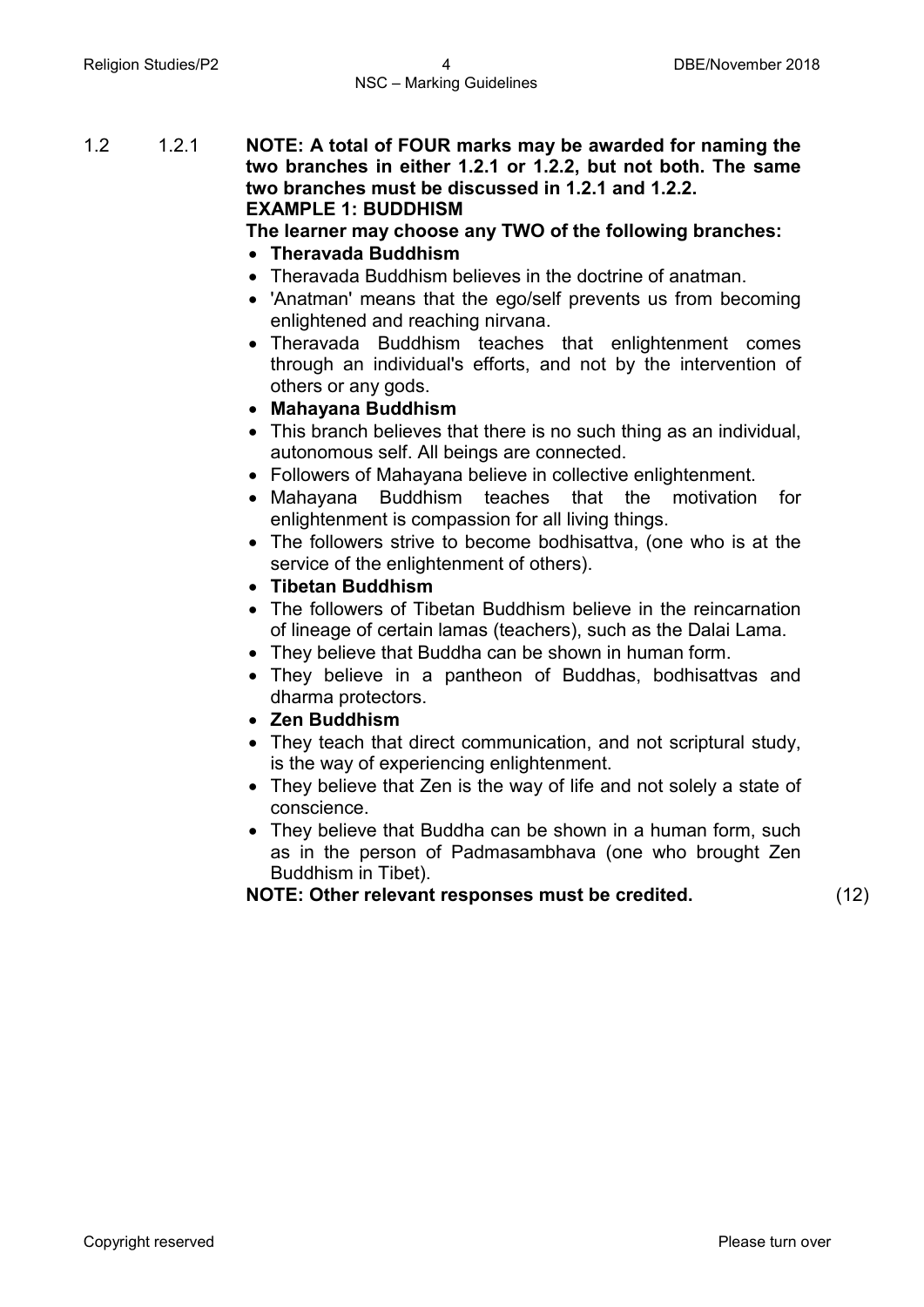# 1.2.2 **EXAMPLE 1: BUDDHISM**

# **Theravada Buddhism**

- Monks live in monasteries, they beg for their food and meditate most of the day.
- Theravada monks also assist and co-operate with laity in important life events such as births, weddings and funerals.
- Building stupas (tower- like structures) is a widespread practice.
- Most practices are performed in the home although there is also individual and communal meditation and chanting in temples.
- They leave altar offerings of food, incense, candles and flowers at the temple, in front of the statue of Buddha.

# **Mahayana Buddhism**

- They practise more ritual elements than Theravada Buddhism, such as prostrating themselves.
- Only people who live in monasteries are allowed to practise meditation.
- Lay people are allowed to practise chanting and prayer.

# **Tibetan Buddhism**

- Practices used include meditation, rituals and chanting.
- They use methods like trances to recover hidden ancient scriptures.
- Tibetan Buddhist monks wear orange robes in their temples.

# **Zen Buddhism**

- They practise meditation in order to attain enlightenment.
- They choose Zen teachers to guide students in meditation and performing rituals.
- They practise dharma transmission (passing of Buddha's teachings from the master to the students).

# **NOTE: Other relevant responses must be credited** (12)

# 1.2.1 **EXAMPLE 2: CHRISTIANITY**

# • **Roman Catholic Church**

- This branch sees itself as the original church of Christ.
- The Holy Spirit comes from God the Father and the Son.
- **Eastern Orthodox Church**
- According to the Eastern Orthodox Church, the Holy Spirit comes from God the Father only, and not the Son.
- They believe that they are the rightly guided church.
- They teach that no one has the power to change Christian teachings and traditions.
- They see the Bible as canonical.
- **Protestantism**
- In Protestantism, the Bible has more authority than the Pope.
- Rituals are less important than belief.
- They believe that faith is the key to salvation.
- Salvation is a gift given freely through the work of Jesus Christ, who died for sinners.

# **NOTE: Other relevant responses must be credited.** (12)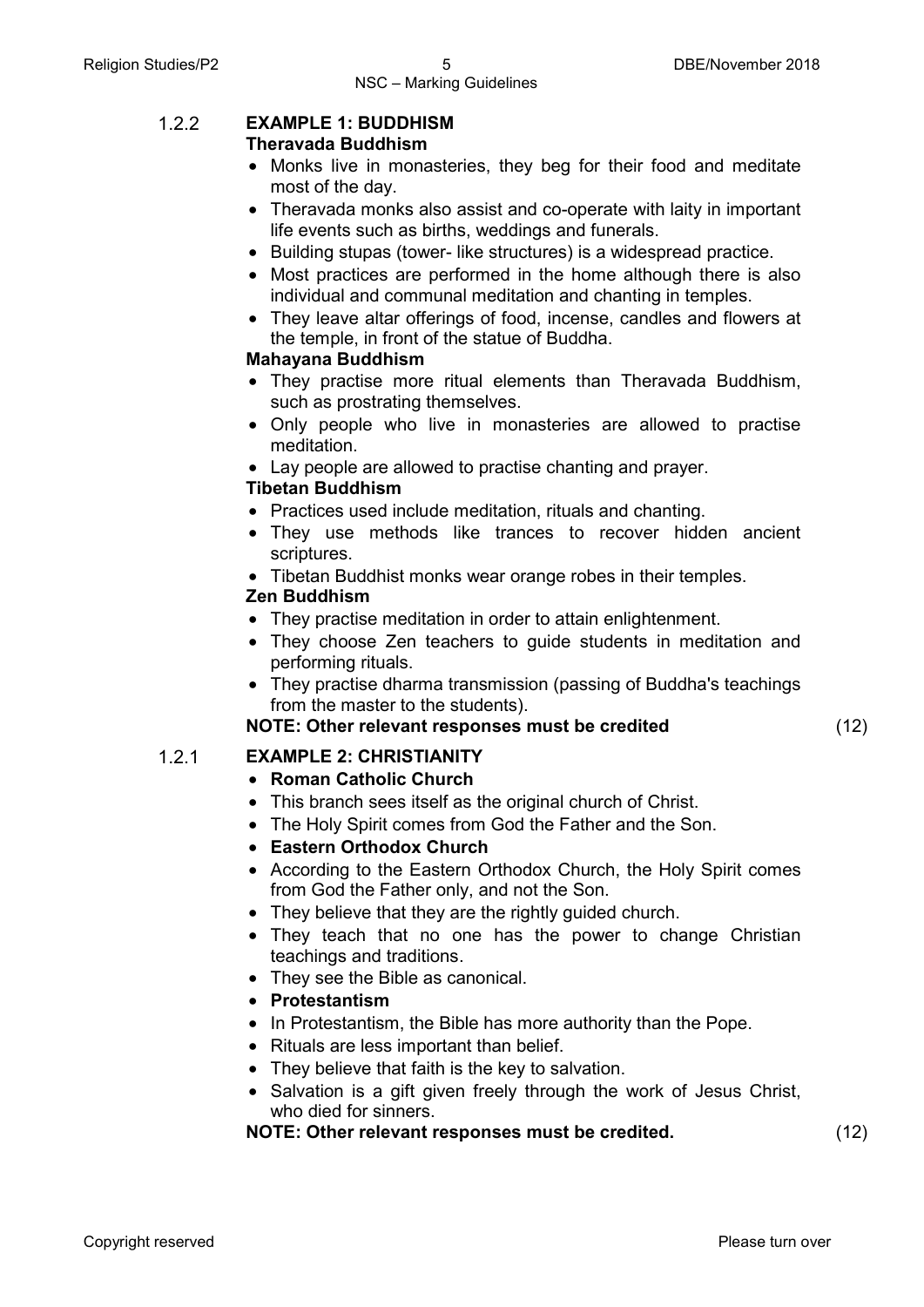## 1.2.2 **EXAMPLE 2: CHRISTIANITY The learner may choose any TWO of the following branches: Roman Catholic Church**

- They ordain their priests, who practise celibacy.
- They confess their sins to a priest.
- Nuns and monks do not marry.
- There is no dissolution of marriage.
- They practise last rites before the death of a person.

# **Eastern Orthodox Church**

- They express piety by kissing images of Saints, called icons.
- They see the entire Bible as canonical.
- Ordained priests can get married.

# **Protestantism**

- Attendance of Sunday services is important in Protestantism.
- Holy Communion service is also practised in many forms of Protestantism.
- Speaking in tongues in the Pentecostal/Charismatic churches is a characteristic.
- They have revival tent crusades with the gospel, to reach the lost.
- Healing services are also common.
- Charity is seen as an outward sign of inner grace, and not as 'buying one's way to heaven'.

**NOTE: Other relevant responses must be credited.** (12)

**[50]**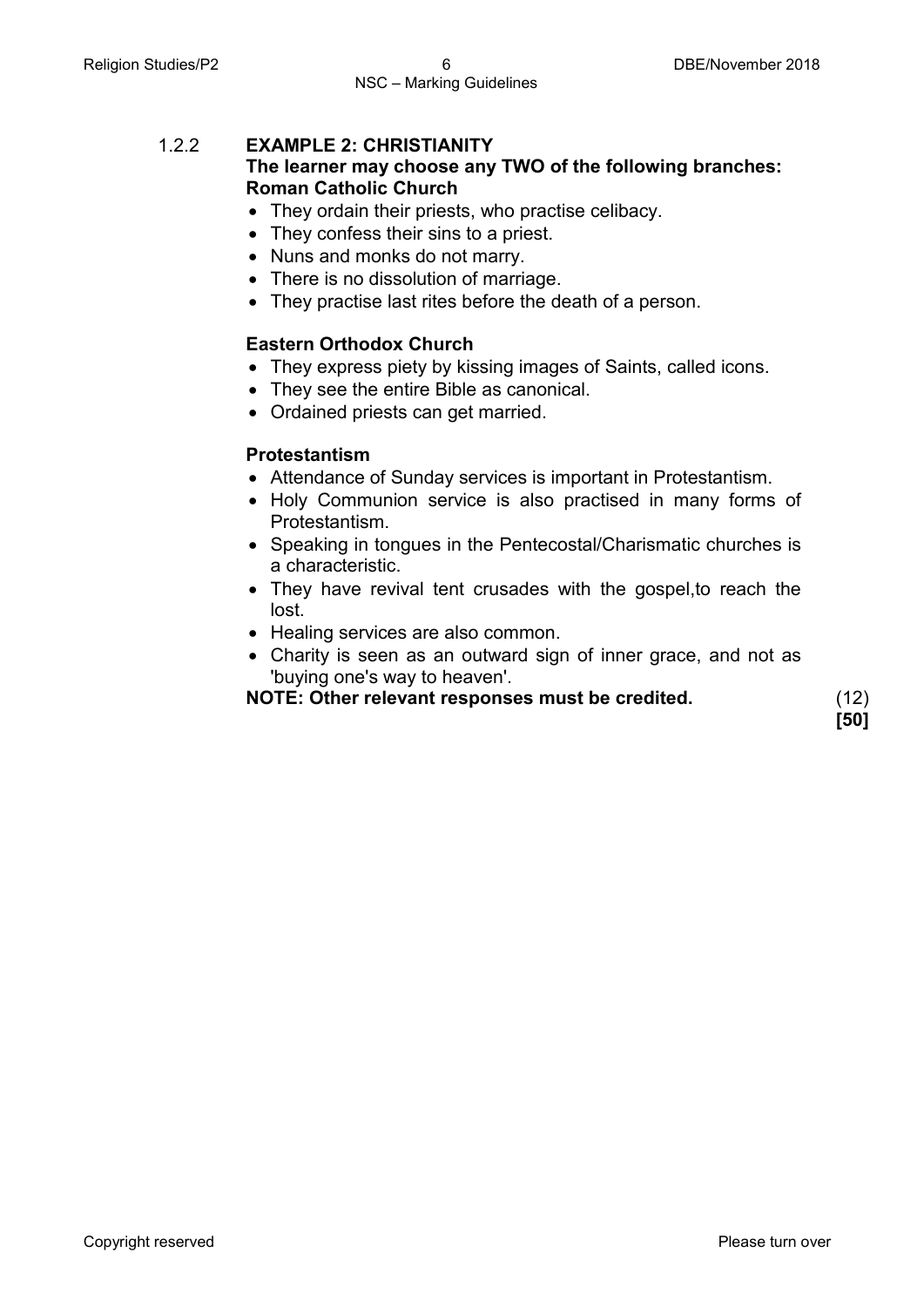2.1.1

# **EXAMPLE 1: AFRICAN TRADITIONAL RELIGION**

- For the indigenous traditional African, the nature of the world includes all that exists.
- The world is understood more as the cosmos than simply as the planet Earth.
- All that exists is looked upon as a living wholeness manifesting itself in a variety of forms and phases.
- Life is understood as a perpetual exchange of interconnected forces among and between all beings.
- According to this understanding, the cosmos or the universe does not have a centre.

#### 2.1.2 **NOTE: If ONLY reward or ONLY punishment is discussed, award a maximum of SIX marks. EXAMPLE 1: AFRICAN TRADITIONAL RELIGION**

- Reward and punishment in ATR occurs in the present life, not after death.
- The living dead/ancestors are believed to be able to punish evildoers and reward those who do good.
- Punishment from the living dead, comes in various forms of affliction.
- The person experiencing these afflictions, is said to have bad blood.
- The remedy for bad blood is an appropriate form of cleansing which is intended to appease the living dead.
- Whenever these rituals are needed, the traditional healer holds the remedy for the cleansing of bad blood.
- Those who lived a good life are rewarded by becoming ancestors.
- Those who venerate the ancestors are rewarded by prosperity and a good life.

# **EXAMPLE 2: ISLAM**

- According to the Qur'an, Allah created the universe in six phases.
- Allah also provides the energy that everything in the universe needs for survival and growth.
- The existence of the universe is not accidental and life is not purposeless, but planned and purposeful.
- The universe, having been created in time, is not eternal but has a fixed time span.
- Since Allah alone is eternal, to believe in the eternity of the universe would mean equating creation to the Creator. This is a major sin (shirk).

#### **NOTE: Other relevant responses must be credited.** (10)

2.1.1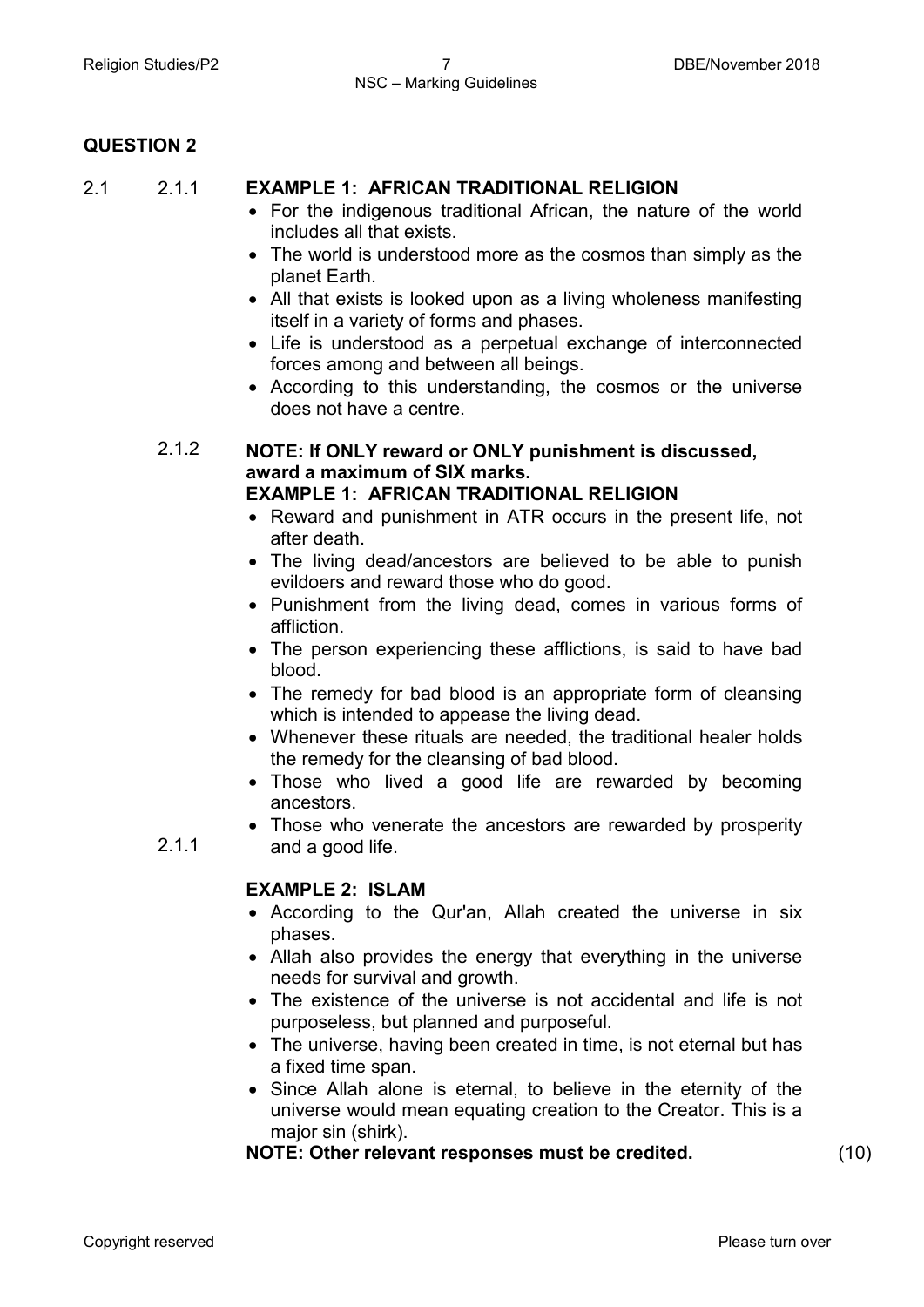# 2.1.2 **EXAMPLE 2: ISLAM**

- Islam teaches that reward and punishment exist in the present world and after death.
- On the Day of Judgment all humanity will be resurrected to be judged by Allah.
- Those who believe in Allah and have fulfilled their obligations to the Creator, as well as to humanity, will be rewarded and admitted to paradise.
- Those who deny the existence of Allah will be punished and consigned to hell.
- Those who believe but have failed to fulfill their obligations, will be either forgiven or punished in accordance with the nature of their wrongdoing.
- The giving of alms to the poor is said to bring a person closer to Allah and will be rewarded with Allah's mercy and kindness. **NOTE: Other relevant responses must be credited.** (10)

### 2.2 **NOTE: If there is no comparison, award a maximum of EIGHT marks.**

- In Abrahamic religions sacred texts are central to their practices and beliefs. That is why they are called 'religions of the Book'.
- Abrahamic religions' teachings are fixed in their written sacred scriptures.
- In non-Abrahamic religions, like Hinduism, absolute authority is awarded to the original sound of the spoken word, not to the text.
- Therefore non-Abrahamic religions see their beliefs and teachings as being objects of fluidity/seeking.
- In Abrahamic religions sacred texts evoke a deeper connection with the Divine.
- In non-Abrahamic religions, such as Buddhism, scriptures are not seen as divine dictates.
- The Abrahamic religions are characteristically exclusivist because their religion is fundamentally rooted in their holy scriptures.
- The non-Abrahamic religions are characteristically pluralist, e.g. Hinduism.
- In Abrahamic religions, sacred texts foster communal identity, while in religions like Hinduism, there is a variety of texts and one can follow any text.

**NOTE: Other relevant responses must be credited.**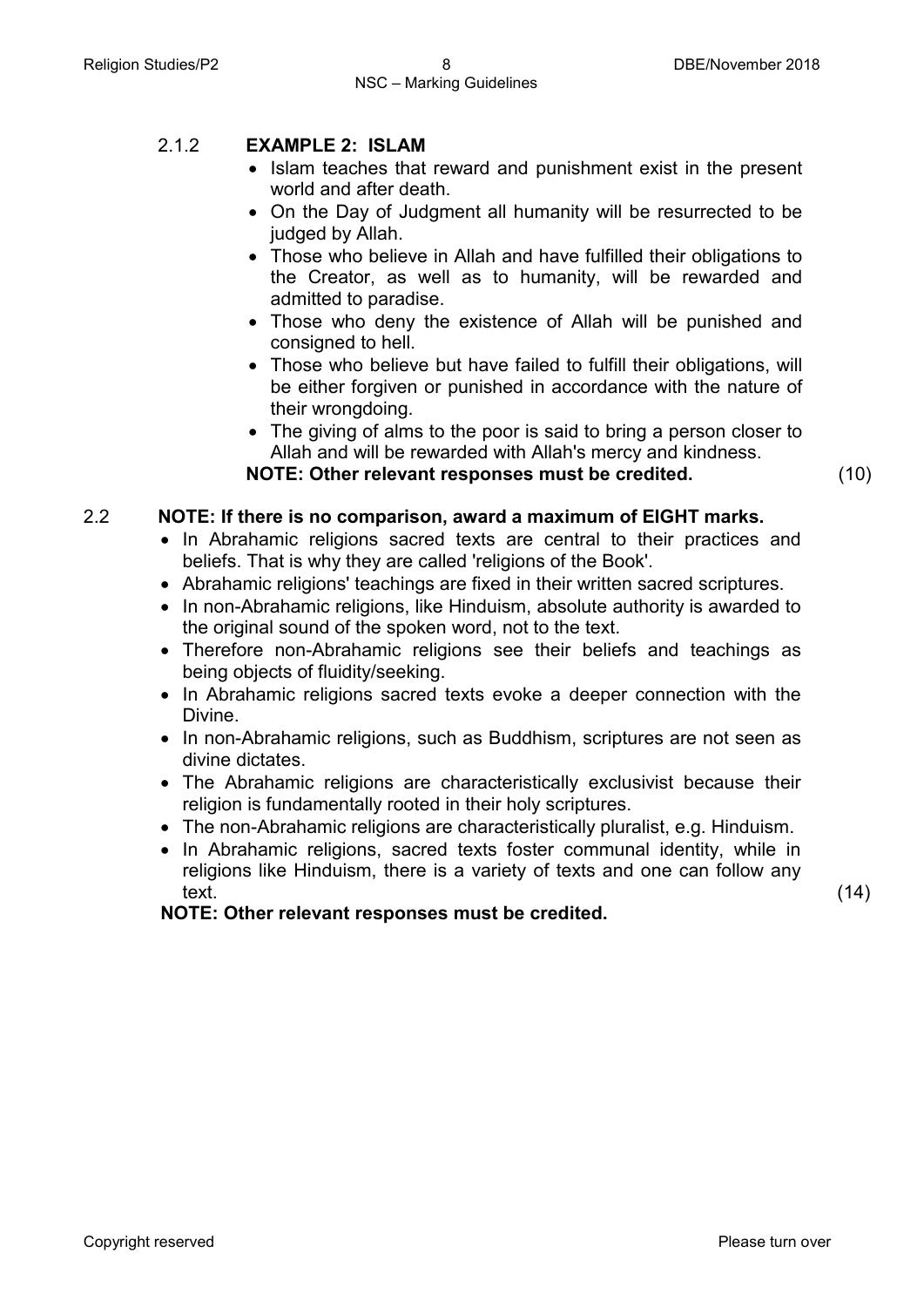# NSC – Marking Guidelines

# 2.3 • **Historical context**

- This means that the writings must be understood within the context of the time and circumstances in which the text was written.
- **Clearest meaning**
- The meaning that is clearest to the reader should be considered.
- **Plan, purpose and context**
- The writing plan or structure of the whole document must be taken into account.
- An extract must be seen as part of the whole.
- E.g. Is the writing in the form of poetry or prose?
- **Meaning of words**
- The meaning of words often changes over time and context.
- For the correct interpretation the original meaning must be considered.

# • **Figurative language**

- Figurative language is used widely in sacred texts.
- This must be identified as such, so that it is not interpreted literally.
- Figurative language requires the application of all the other hermeneutical principles for correct interpretation.
- **Other sacred texts**
- One sacred text may be used to interpret other sacred texts from the same religion.
- This is because there is consistency between the teachings of the religion and its sacred texts. (16)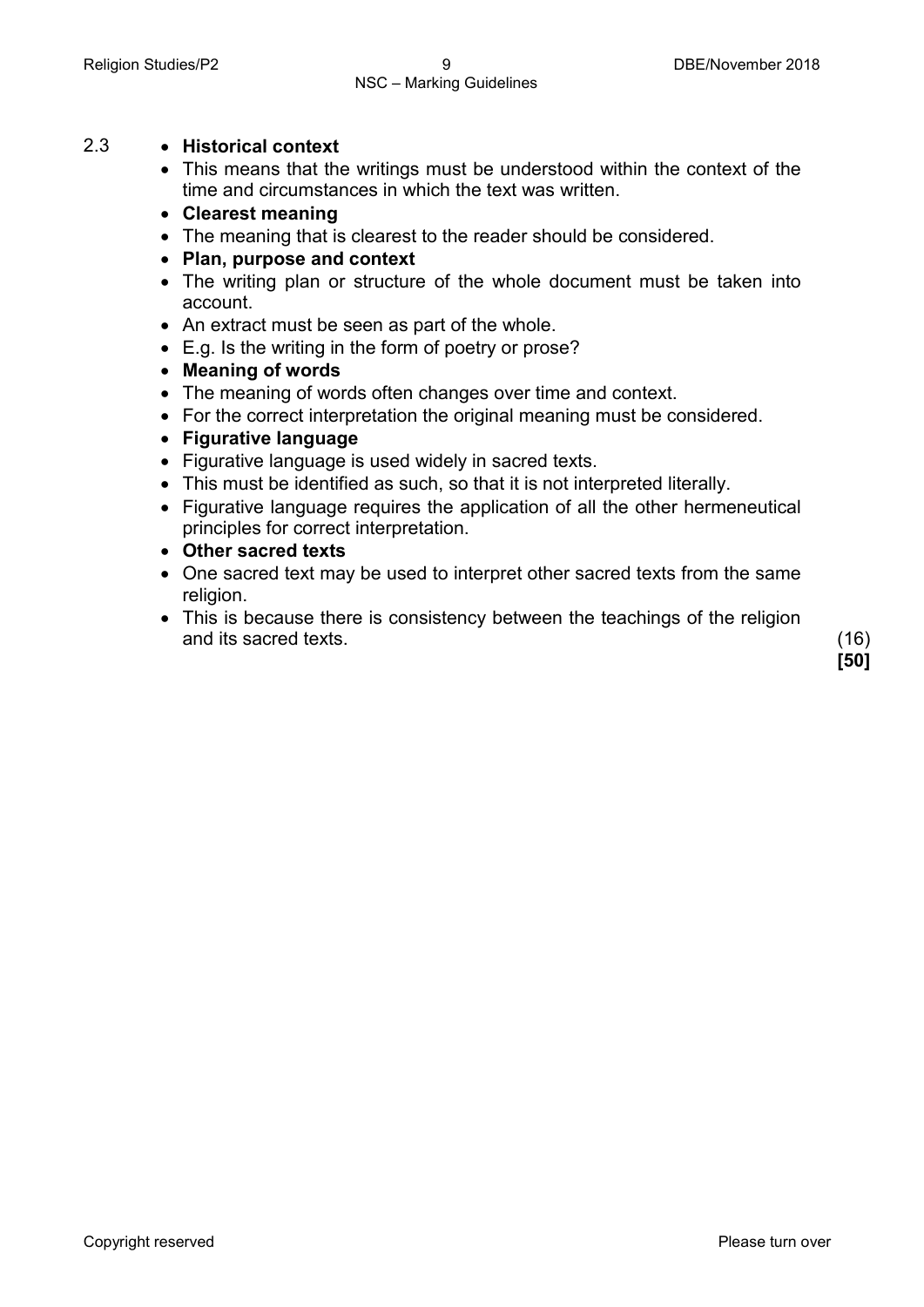- 3.1 In ATR, people communicate with their ancestors through inspiration.
	- Mediums and diviners specialise in communicating with the ancestors and spirits.
	- Mediums often go through a process of death and rebirth during their training. This happens because of inspiration.
	- In this process, they believe that personality is terminated and the medium receives a new personality, dedicated to the supernatural forces.
	- Such mediums have an intermediary function.

(10)

African Traditional Religion includes contemporary and divine inspiration. **NOTE: Other relevant responses must be credited.**

# 3.2 **EXAMPLE 1:**

# • **AGNOSTICISM**

- Agnosticism comes from the Greek, 'a', which means 'without' and 'gnosis' which means 'knowledge'.
- This term was first used by a philosopher called TH Huxley in 1869.
- Agnostics believe that it is not possible to either prove or disprove the existence of God or a supernatural being.
- This refers to uncertainty about God-knowledge.
- Agnostics are sceptical of religious teachings.
- They reject religious doctrine, especially religions that claim to have spiritual knowledge.

# **EXAMPLE 2:**

# • **ATHEISM**

- Atheists reject the belief that divine or supernatural powers exist.
- There are different degrees of atheism.
- Soft or neutral atheists do not actively reject the existence of a supernatural being.
- Strong or positive atheists believe there is evidence to support their atheistic views.
- In some cases soft atheists reject both theism and strong atheism.
- This is because they feel both world views depend on proof to support their claims.
- Atheists often turn to science to explain the nature of the universe, rather than relying on faith.

# **NOTE: Other relevant responses must be credited.**

- 3.3 The Constitution of South Africa is not based on any religious teachings.
	- The Constitution of South Africa promotes equal recognition of all religions.
	- The Constitution also promotes religious freedom.
	- Secularism helped South Africans to design a constitution that promotes religious tolerance.
	- Freedom of religions, beliefs and opinion are enshrined in the Constitution.
	- In the South African Constitution, morals and ethical values are based on reasoning and not on religious teachings.
	- There is no state religion.

**NOTE: Other relevant responses must be credited.** (10)

(14)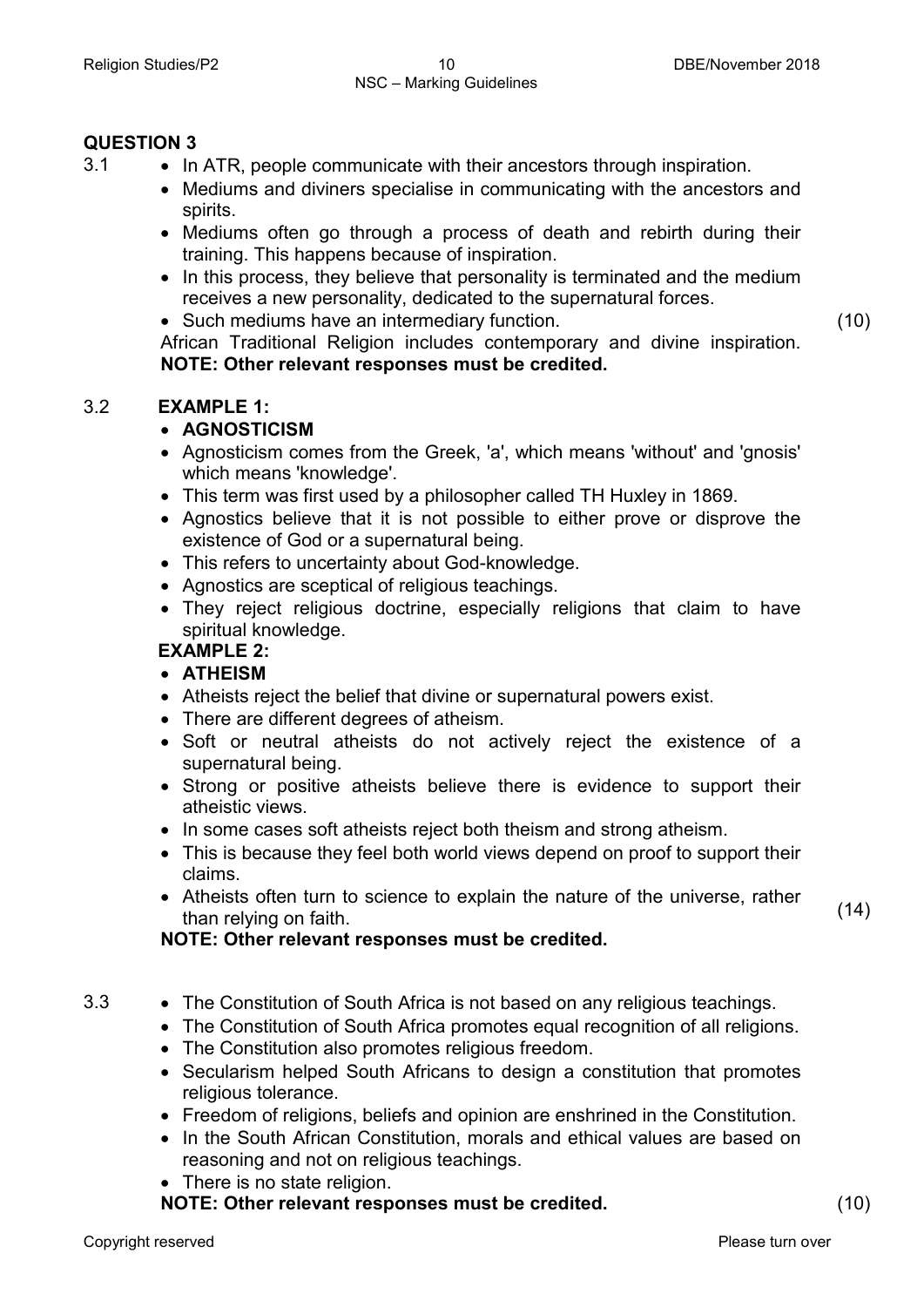#### 3.4 **YES**

- Today society relies on the faculty of reason in order to make decisions.
- They ignore the authority of the Supreme Being.
- They rely on reason, evidence and scientific approach in dealing with life.
- They undermine the dictates of sacred texts.
- Religious places of worship are no longer respected.
- The majority of youth do not attend religious celebrations and rituals, because these are not based on human reasoning.
- Secular humanists put more emphasis on liberal views of human rights than traditional religious beliefs.
- As a result there is an increase in social challenges, such as crime and teenage pregnancy, which result from a degeneration of moral values**.**

**NO**

- Secularism promoted the development of the Bill of Human Rights that promote moral values.
- Moral values are promoted through the Constitution in secular states.
- There is no need for sacred texts to develop a moral code. The rule of law will enforce moral values.
- Families have the responsibility of developing moral values in their children. This can be done independently of religion.
- Secularism has contributed through secular states to end religious wars, thus restoring human dignity.
- Today people of different faiths are able to coexist and help each other during difficult times because one religion does not dominate another.
- This does not mean that people who hold a secular worldview do not have morals and values.
- Secularism instils a sense of self awakening.

Some people do not belong to any religion, but still have a deep concern for their soul or spirit, thus developing high moral values. (16)

**NOTE: Other relevant responses must be credited.**

**A combination of both perspectives may be accepted.**

**[50]**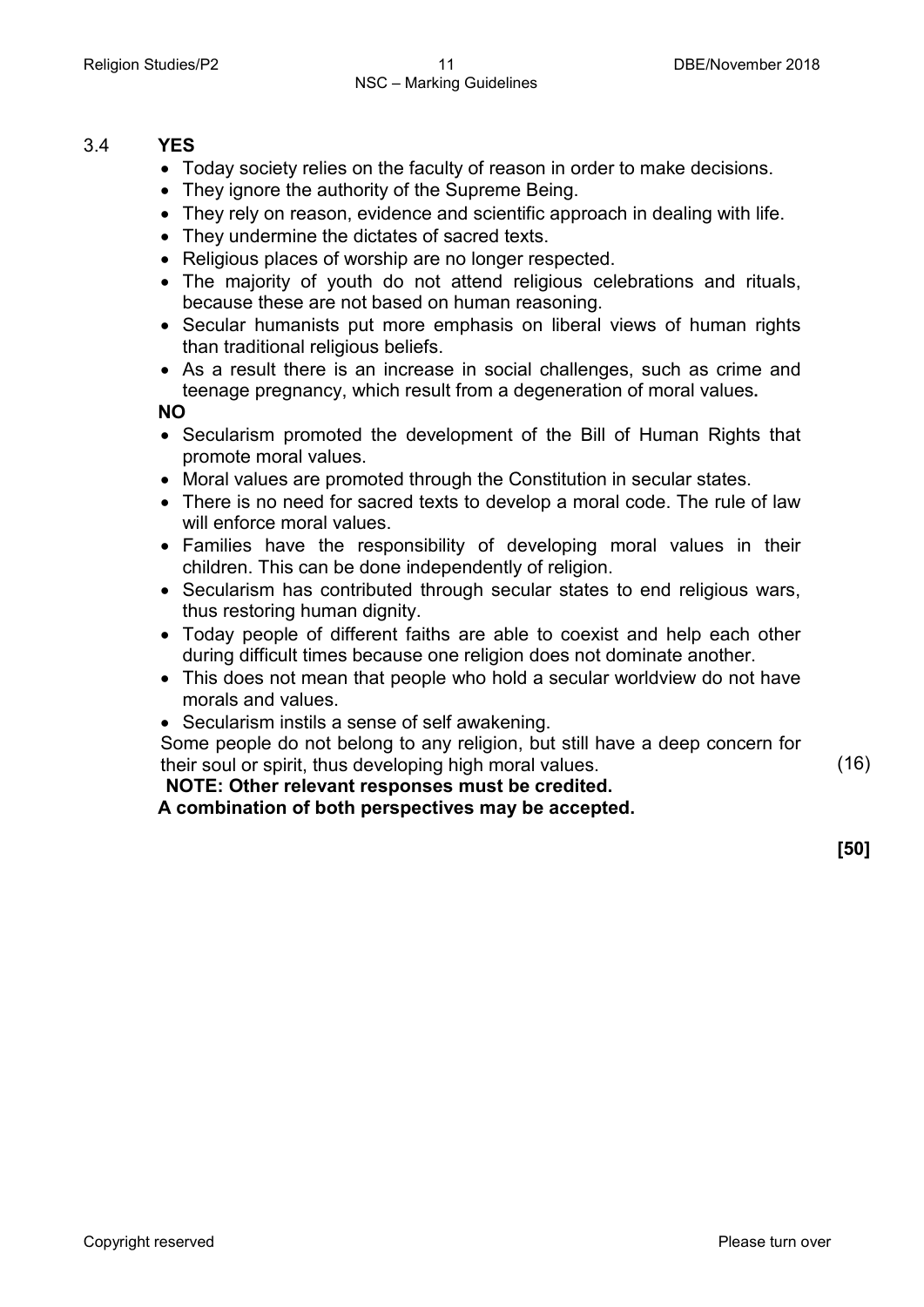# 4.1 **NOTE: If there is no comparison, award a maximum of FOUR marks.**

- The Big Bang Theory teaches that there was an enormous explosion from which the different planets were formed.
- This happened about 13,7 billion years ago.
- Small temperature differences in the initial explosion led to varying densities through the universe.
- These eventually formed into clusters of matter and energy.
- The clusters continued to condense in a lumpy way and formed the vast collection of stars called galaxy.
- Some of the lumps in galaxies condensed into a combination of stars and planets.
- Earth was formed about 4,5 billion years ago.
- Traditional religions maintain that the universe was created perfect.
- In Abrahamic religions the Creator is male.
- At first, only the Creator exists. The Creator then makes the universe from nothing.
- Abrahamic religions believe that God/Allah/Yahweh created the universe in six days.
- For Hindus the Creator exists in either an active or passive state.
- The passive state is a state of rest when nothing happens.
- At rest, the universe has no form, is undifferentiated, and 'flat' all over.
- After a long time, the Creator stirs and become active. This is when the creation begins.
- Hinduism upholds both physical and spiritual evolution but science is limited to physical evolution.

#### **NB: Any relevant response must be awarded** (10)

- 4.2 The theory proposes that all life evolved from primitive forms and continues to adapt and evolve.
	- It asserts that humans have evolved from an ancestor shared with apes.
	- The theory of evolution, according to Charles Darwin, consists of the following ideas:
		- o Species contain a great variety of minor differences.
		- $\circ$  In the fight for survival, better adapted variations will be favoured while those that are not fit will struggle to survive.
		- $\circ$  This applies to change in humans as well.

**NB: Other relevant response must be awarded.**

- o In the fight for survival, humans adapted and gradually change from apes to human beings.
- o The process of change and adaptation happened over a very long period of time.
- o Science offers no explanation of creation as part of a divine plan.

(14)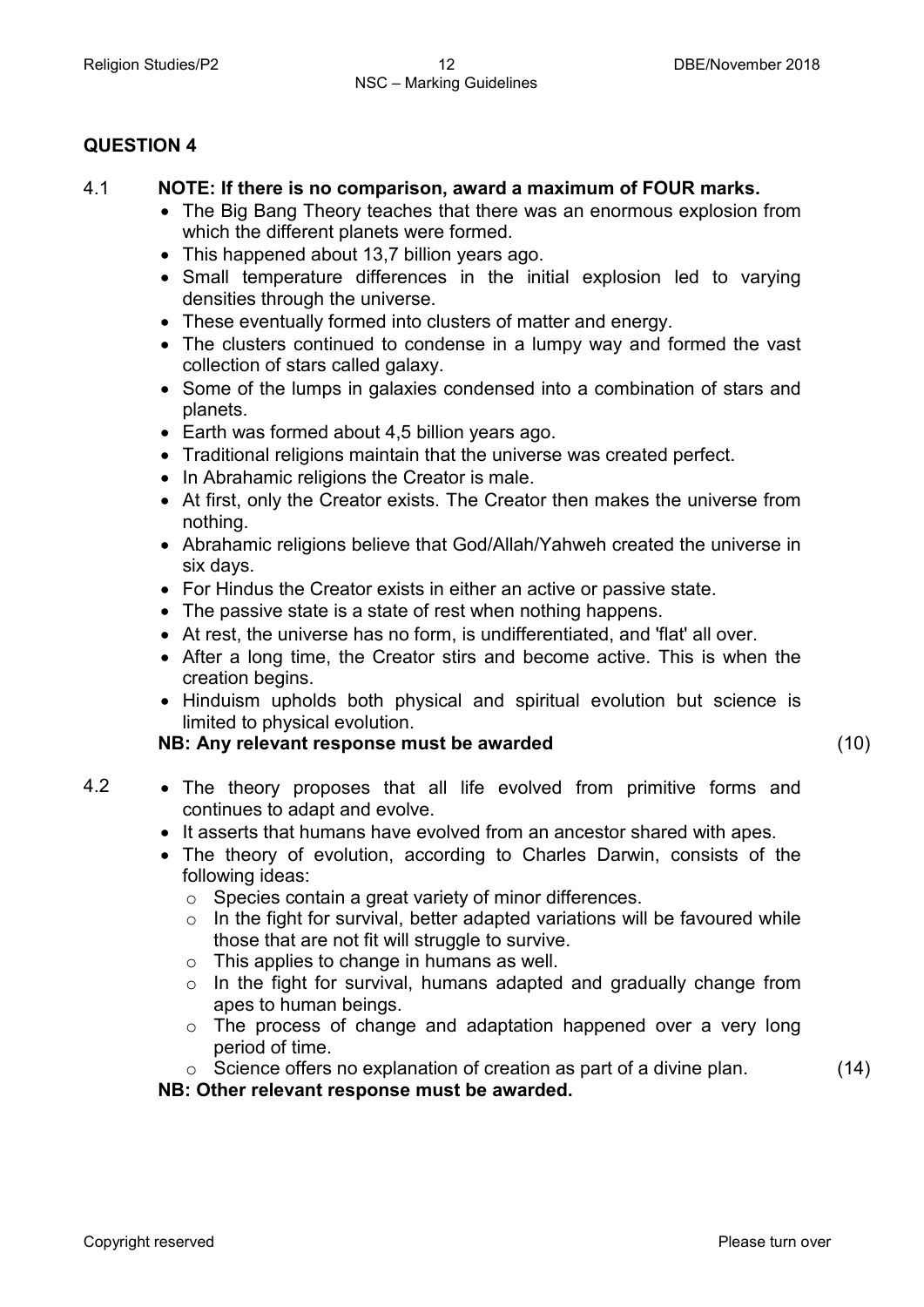#### Religion Studies/P2 13 13 DBE/November 2018 NSC – Marking Guidelines

## 4.3 4.3.1 **HINDUISM**

- Hindus have no problem with evolution.
- They believe that the universe is based on evolution.
- They believe that they have a more advanced theory of evolution than the scientific one.
- The scientific theory is limited.
- It focuses only on the physical perspective of creation.
- Hindus believe that humans have control over their spiritual and physical evolution.
- Hindus believe that if one lives a good life one will evolve through many rebirths until one is physically and spiritually advanced.
- Ultimately, one will achieve liberation from the physical and be one with God.
- Hindus believe that there is an intelligent designer behind everything like evolution of humanity and of the universe. (12)

#### 4.3.2 **CHRISTIANITY**

- In contrast, there is no connection between the traditional Christians and the theory of evolution.
- Traditional Christians only accept that God created Adam and Eve as it is narrated in the Book of Genesis.
- They argue that there is no evidence in history of human beings evolving from apes.
- God created perfect human beings and gave them authority to rule and manage the world.
- However there is a connection between the theory of evolution and liberal/progressive Christians.
- They argue that everything in the universe was created by God, and the process of evolution is also part of the Divine Plan. (It is referred as 'intelligent design')
- They say God was responsible for the Big Bang.
- Progressive Christians accept the idea of guided/theistic evolution, and add that the creation myth must be seen as symbolic.
- They admit that there were some stages of creation which involved evolution, as explained by scientists. (14)

**[50]**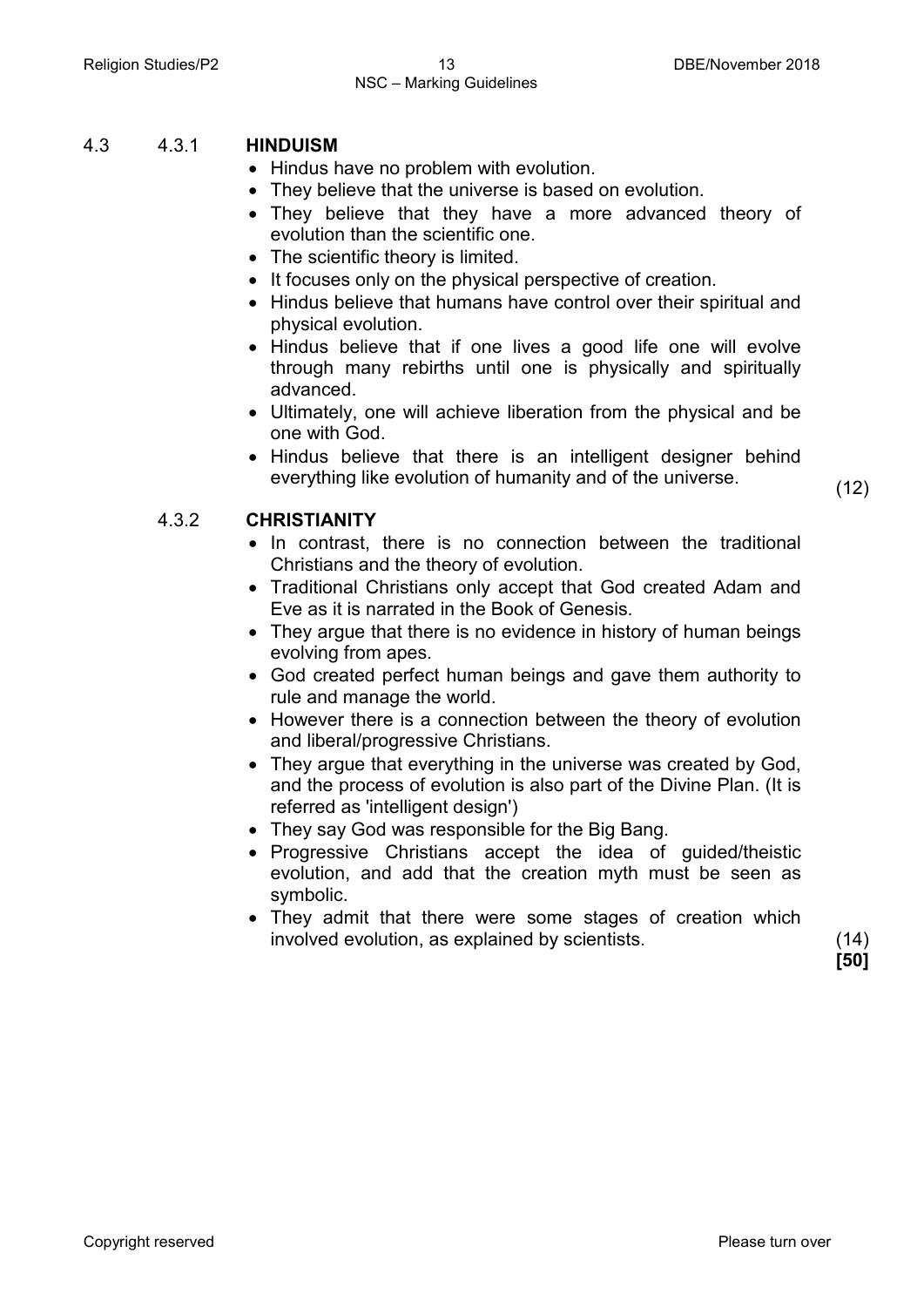# 5.1 **EXAMPLE 1: WORLD CONFLICT**

- Israel-Palestine Conflict
- 5.2 The on-going conflict started with the establishment of Israel in 1948.
	- Hard-line Israelis and Zionists claim that, according to their scripture, Palestine rightfully belongs to the Jews.
	- This claim is rejected by Palestinians, as well as many Jewish organisations, including some Orthodox Jews.
	- The land of Israel is sacred to Jews, Christians and Muslims.
	- The Al Aqsa Mosque in Jerusalem is Islam's third holiest site.
	- Jerusalem is also sacred to Christians, as it is where Christ was crucified.
	- Jews regard Jerusalem as the location of the Temple Mount/Temple of Solomon.
	- All these sites existed long before the creation of the state of Israel, and were occupied by various tribes throughout history.
	- Jews and Palestinians are fighting for the control over land. (12)
- 5.3 Religion does not play a major role in this conflict.
	- Religion is used as an excuse for the conflict.
	- There is no attempt by any side to convert people to their faith.
	- The continuous occupation of Palestinian land by Jewish settlers is a major factor in the conflict.
	- The building of illegal settlements on this land is also a major factor. (10)
- 5.4 Numerous UN resolutions have been passed condemning this occupation.
	- However, Israel continues to defy UN resolutions and is building more settlements on Palestinian land.
	- There are sporadic attacks on Palestinians, as well as on Jews.
	- The American president, Donald Trump, recently declared that America recognises Jerusalem as the capital city of Israel.
	- This has stirred up the conflict between the Israelis and Palestinians.
	- Most of the world does not accept Trump's declaration. (10)

(2)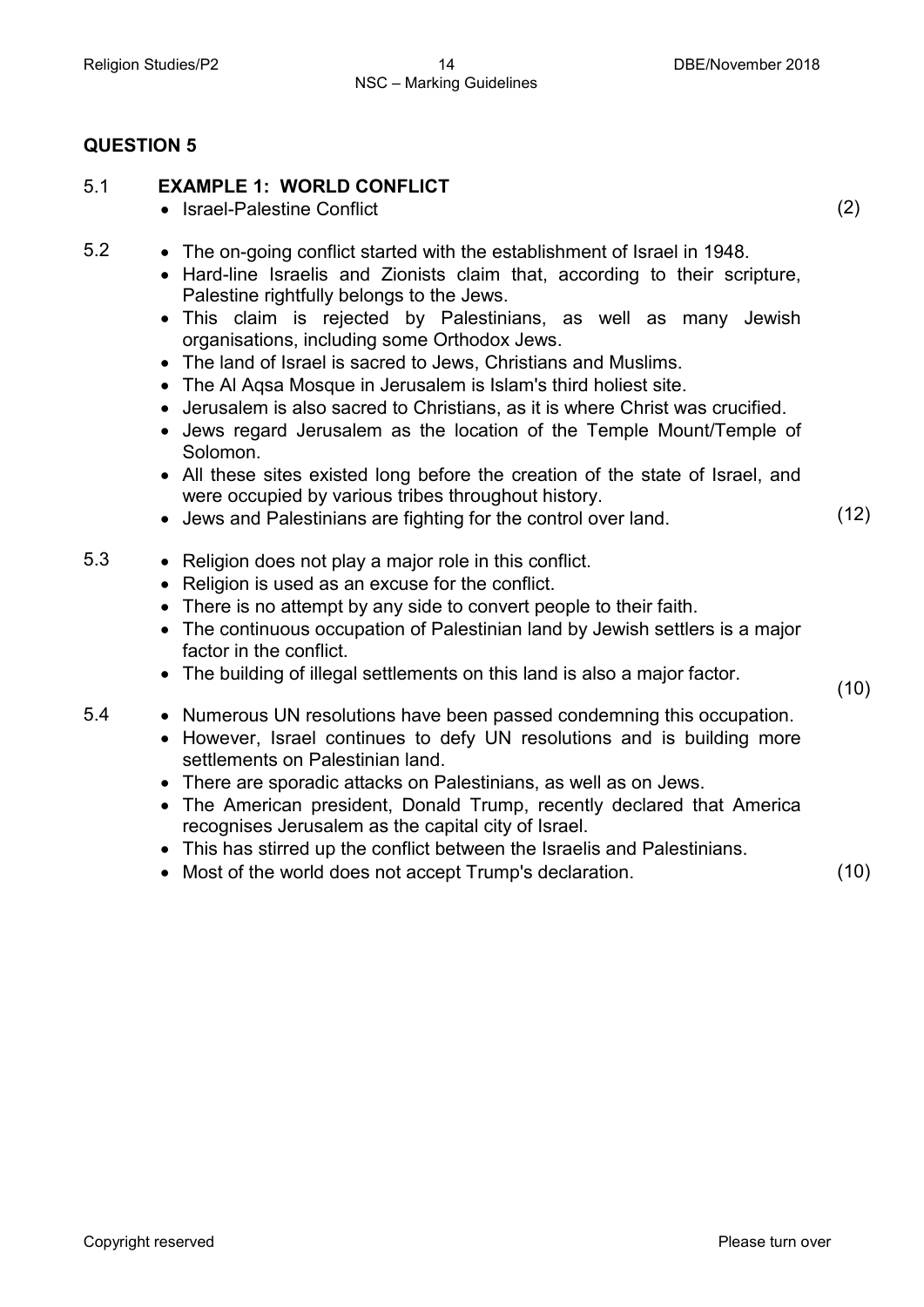# 5.5 **NOTE: A maximum of EIGHT marks may be awarded for social intervention.**

- Religious leaders can call an inter-religious summit to discuss the conflict.
- The dialogue should lead to practical steps that can be taken on both sides, regardless of religion, towards alleviating the situation.
- Religious leaders are still respected and can act as mediators between conflicting parties.
- Religious organisations can use their religious conviction about peace in the world and the sacredness of life, to lead and model peaceful behaviour.
- Religious leaders can mediate and hold a dialogue with all parties with influence over the situation in Israel/Palestine. E.g. America, which is not one of the parties in the conflict, but has huge influence over the situation.
- Religious organisations can co-operate to alleviate human suffering such as shortage of food, medical supplies or other necessities.
- Religious organisations have a network of contacts with other parts of the world, and can publicise the situation.
- They can mobilise people to pray for and support the affected people. (16)

# 5.1 **EXAMPLE 2: AFRICA**

- Darfur in Sudan (2)
- 5.2 Fault lines in Darfur society can be traced back well over 100 years.
	- The main divisions in this country are ethnic and cultural.
	- Religion does not seem to be the main source of conflict although it is always perceived.
	- Two broad groupings can be found in Darfur, namely Arab tribes called Baggara and many African tribes.
	- The African groups include the Fur, the Masalit and the Zaghawa.
	- Another set of divisions relates to issues of culture.
	- Most people in the area are Sunni Muslims.
	- There are also Christians and animists.
	- For many centuries, nomads and farmers made an effort to coexist, but when food became scarce, competition for scarce resources led to conflict.
	- The oil resources of the Heglig fields are also a major factor in the conflict.
	- Darfur was also the centre of the slave trade in North East Africa. (12)
- 5.3 Religion plays only a minor role in the conflict, and therefore this is not a religious war. No attempt is made by one religion to convert another.
	- Muslims also enlisted in the SPLA.
	- There was also evidence of infighting in the SPLA soon after it was formed.
	- The conflict in Sudan is known as the longest running civil war in history. (*Focus* p. 94). The imposition of Sharia law (1983) was therefore not the cause of the conflict, but it worsened the fragile situation.
	- Civil war had started as far back as 1955.
	- There are numerous other divisions (economic, cultural and tribal), which continue even after establishment of South Sudan.
	- Even after South Sudan gained independence from Khartoum in 2011, armed conflict still continues in the region. (10)